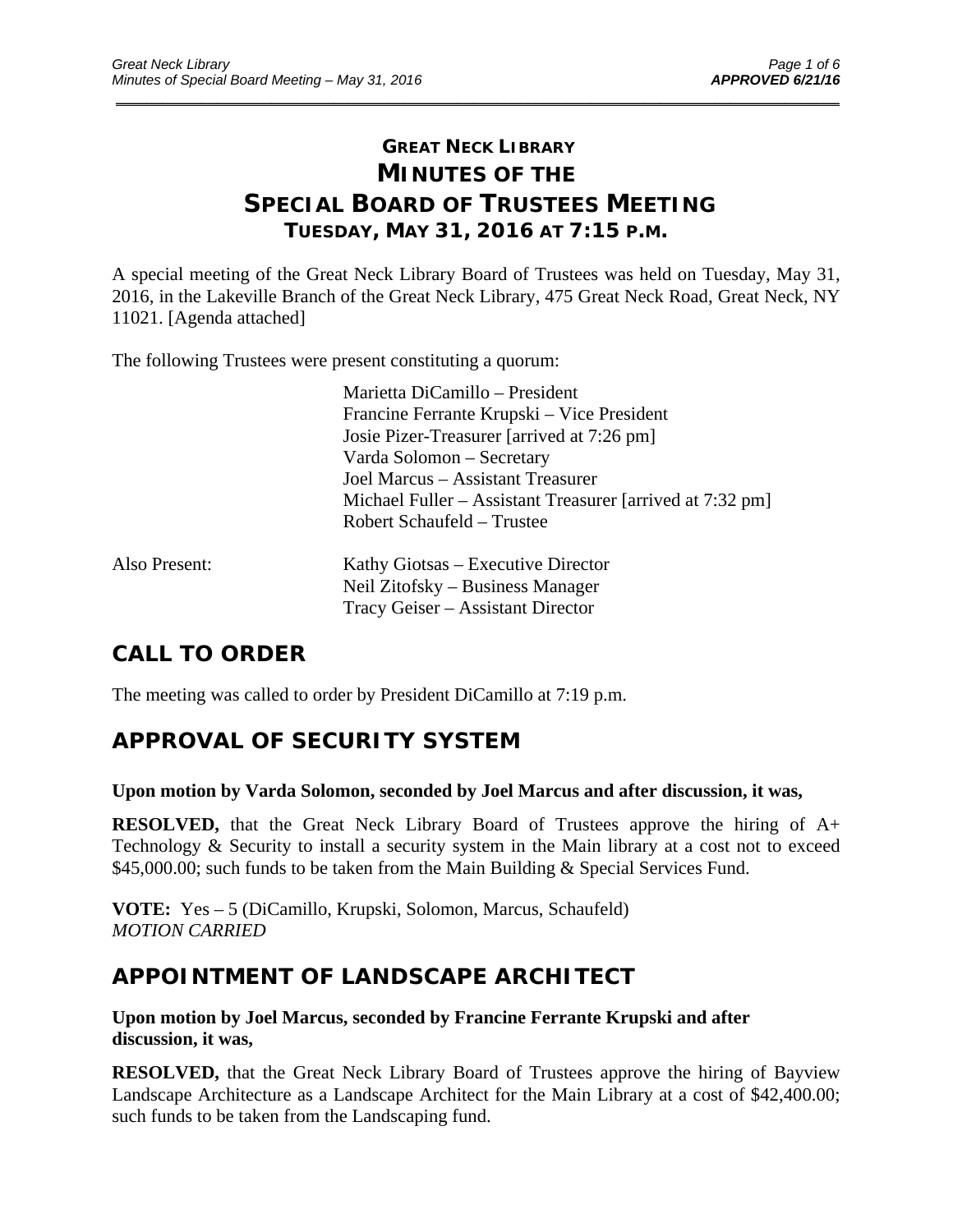**VOTE:** Yes – 5 (DiCamillo, Krupski, Solomon, Marcus, Schaufeld) *MOTION CARRIED* 

# **CONSTRUCTION CHANGE ORDERS**

#### **Masonry Infills**

**Upon motion by Francine Ferrante Krupski, seconded by Robert Schaufeld and after discussion, it was,** 

**RESOLVED,** that the Great Neck Library Board of Trustees approve Change Order VRD COR #66R-1 for masonry infills in the mezzanine, mechanical walls and basement, in the amount of \$11,928.87, to be charged to the Main Building & Special Services Fund.

**VOTE:** Yes – 5 (DiCamillo, Krupski, Solomon, Marcus, Schaufeld) *MOTION CARRIED* 

*Trustee Pizer arrived at 7:26 pm.* 

#### **Ceramic Floor Tile Prep**

#### **Upon motion by Varda Solomon, seconded by Joel Marcus and after discussion, it was,**

**RESOLVED,** that the Great Neck Library Board of Trustees approve Change Order VRD COR #67R-1 for ceramic tile floor prep in lower level bathrooms # 037 and #039 as well as Main level # 109, #112 and #113, in the amount of \$4,300.00, to be charged to the Main Building  $\&$ Special Services Fund.

**VOTE:** Yes – 6 (DiCamillo, Krupski, Solomon, Pizer, Marcus, Schaufeld) *MOTION CARRIED* 

#### **Levels Sign**

#### **Upon motion by Robert Schaufeld, seconded by Francine Ferrante Krupski and after discussion, it was,**

**RESOLVED,** that the Great Neck Library Board of Trustees approve Change Order VRD COR #92R-1 to furnish and install power to the existing LEVELS sign, in the amount of \$1,293.67, to be charged to the Main Building & Special Services Fund.

**VOTE:** Yes – 6 (DiCamillo, Krupski, Solomon, Pizer, Marcus, Schaufeld) *MOTION CARRIED* 

#### **Garage Generator Feed**

**Upon motion by Josie Pizer, seconded by Varda Solomon and after discussion, it was,**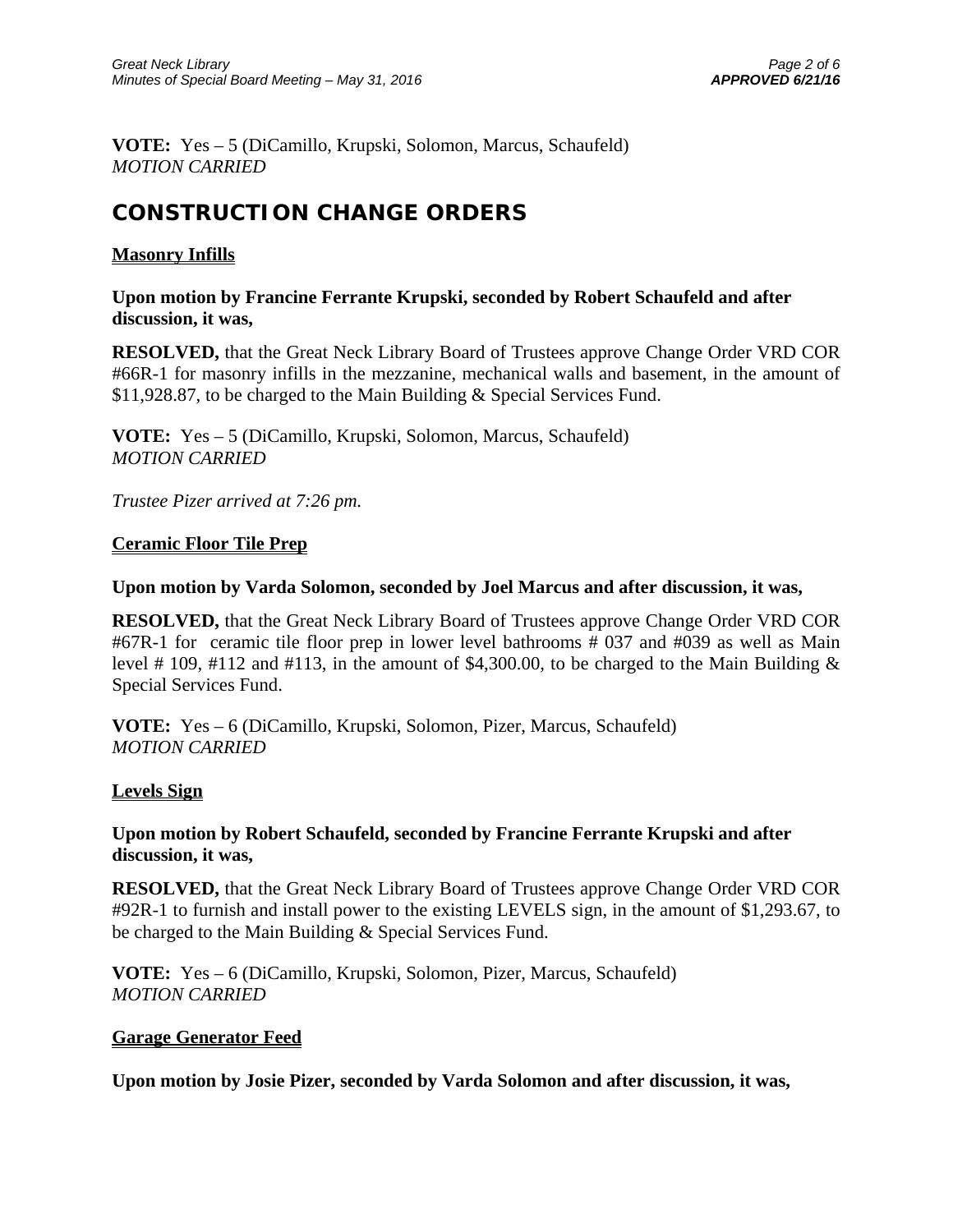**RESOLVED,** that the Great Neck Library Board of Trustees approve Change Order VRD COR #93 to replace a generator feed to the garage, in the amount of \$3,879.88, to be charged to the Main Building & Special Services Fund.

**VOTE:** Yes – 6 (DiCamillo, Krupski, Solomon, Pizer, Marcus, Schaufeld) *MOTION CARRIED* 

#### **Levels Steps, Column Base and Data Wall Closet**

#### **Upon motion by Joel Marcus, seconded by Robert Schaufeld and after discussion, it was,**

**RESOLVED,** that the Great Neck Library Board of Trustees approve Change Order VRD COR #96 for the remediation of steps to Levels for carpeting, a sloped top for the column and for the installation of a new wall and hollow metal frame where the existing partition was, in the amount of \$9,295.03, to be charged to the Main Building & Special Services Fund.

**VOTE:** Yes – 6 (DiCamillo, Krupski, Solomon, Pizer, Marcus, Schaufeld) *MOTION CARRIED* 

*Trustee Fuller arrived at 7:32 pm.* 

#### **Credit for Green Grid Roof**

#### **Upon motion by Josie Pizer, seconded by Varda Solomon and after discussion, it was,**

**RESOLVED,** that the Great Neck Library Board of Trustees approve the Change Order Request number 99 for a credit for a Green Grid Roof as submitted by VRD, in the amount of [\$9,792.00]; funds to be credited to the Main Building & Special Services Fund.

**VOTE:** Yes – 7 (DiCamillo, Krupski, Solomon, Pizer, Marcus, Fuller, Schaufeld) *MOTION CARRIED* 

#### **Parking Lot Reconstruction**

#### **Upon motion by Francine Ferrante Krupski, seconded by Varda Solomon and after discussion, it was,**

**RESOLVED,** that the Great Neck Library Board of Trustees approve Change Order VRD COR #100 for the reconstruction of the Parking Lot, in the amount of \$127,120.36, to be charged to the Main Building & Special Services Fund.

**VOTE:** Yes – 6 (DiCamillo, Krupski, Solomon, Marcus, Fuller, Schaufeld) Abstain - 1 (Pizer) *MOTION CARRIED* 

#### **Wood Porcelain Tile at Lower Level**

**Upon motion by Robert Schaufeld, seconded by Michael Fuller and after discussion, it was,**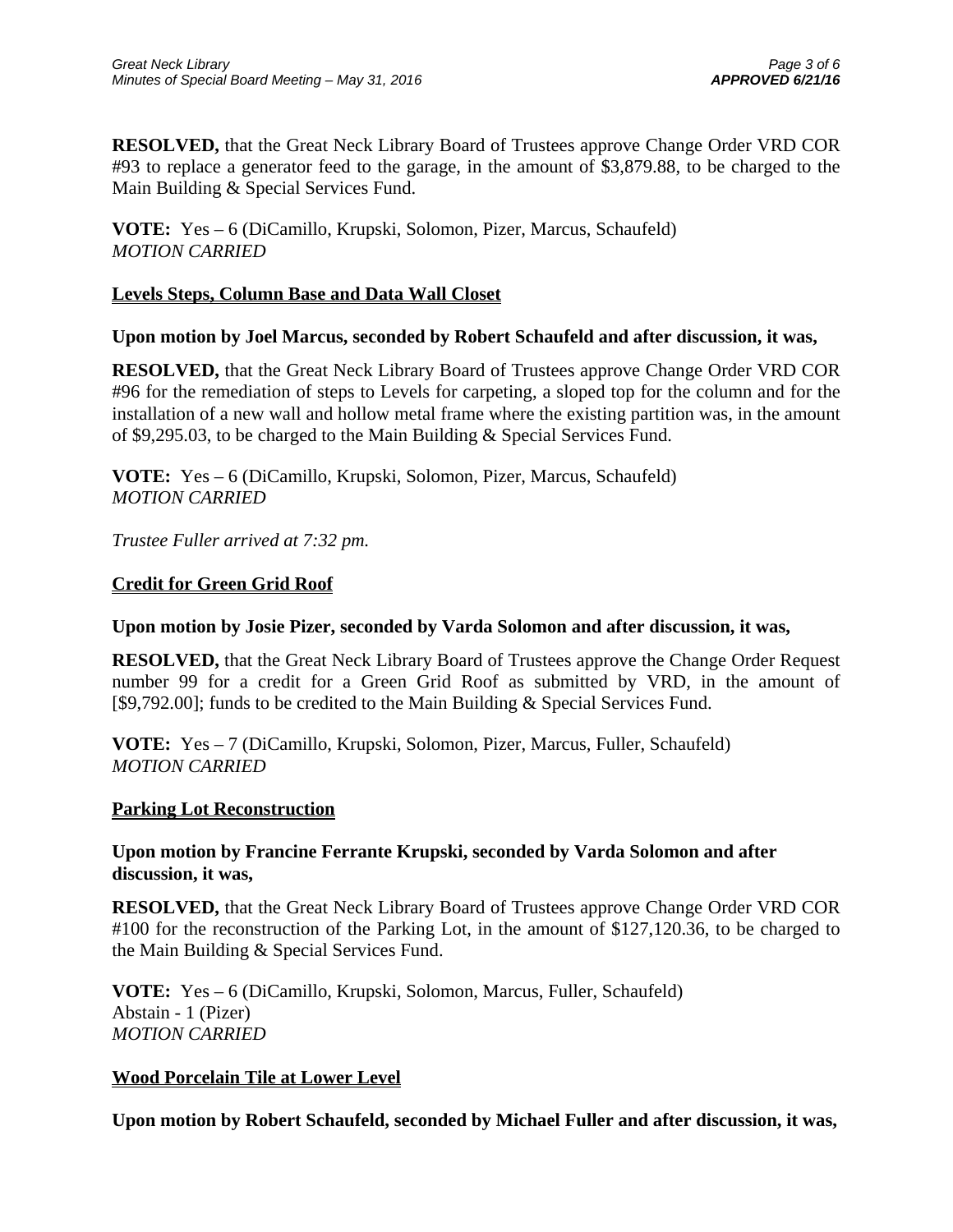**RESOLVED,** that the Great Neck Library Board of Trustees approve Change Order VRD COR #101 to furnish and install wood porcelain tile at Lower Corridor 040,033, Gallery 001, Lounge and History Room 023, in the amount of \$21,817.29, to be charged to the Main Building & Special Services Fund.

**VOTE:** Yes – 7 (DiCamillo, Krupski, Solomon, Pizer, Marcus, Fuller, Schaufeld) *MOTION CARRIED* 

### **TRAILER REPOSITIONING**

**Upon motion by Varda Solomon, seconded by Francine Ferrante Krupski and after discussion, it was,** 

**RESOLVED,** that the Great Neck Library Board of Trustees approve the repositioning of the IT trailer at the Main Library parking lot in the amount of \$575.00, to be charged to the Main Building & Special Services Fund.

**VOTE:** Yes – 7 (DiCamillo, Krupski, Solomon, Pizer, Marcus, Fuller, Schaufeld) *MOTION CARRIED* 

# **IT OPERATIONAL EQUIPMENT**

**Upon motion by Francine Ferrante Krupski, seconded by Varda Solomon and after discussion, it was,** 

**RESOLVED,** that the Great Neck Library Board of Trustees approve the moving of the IT operational equipment to the main server room in the amount of \$2,040.00, to be charged to the Main Building & Special Services Fund.

**VOTE:** Yes – 7 (DiCamillo, Krupski, Solomon, Pizer, Marcus, Fuller, Schaufeld) *MOTION CARRIED* 

### **RFP for COMPUTERS, SCREENS, PRINTERS**

**Upon motion by Michael Fuller, seconded by Robert Schaufeld and after discussion, it was,** 

**RESOLVED,** that the Great Neck Library Board of Trustees proceed with a Request for Proposal (RFP) for Computers, Screens and Printers for the Great Neck Library.

**VOTE:** Yes – 7 (DiCamillo, Krupski, Solomon, Pizer, Marcus, Fuller, Schaufeld) *MOTION CARRIED* 

*Board Comment: The specifications are to be included with the RFP and also sent to the Board of Trustees. Trustee Pizer questioned the actual number of units on the RFP. President DiCamillo stated we should move forward with the RFP, and will be able to revise the number of units later.*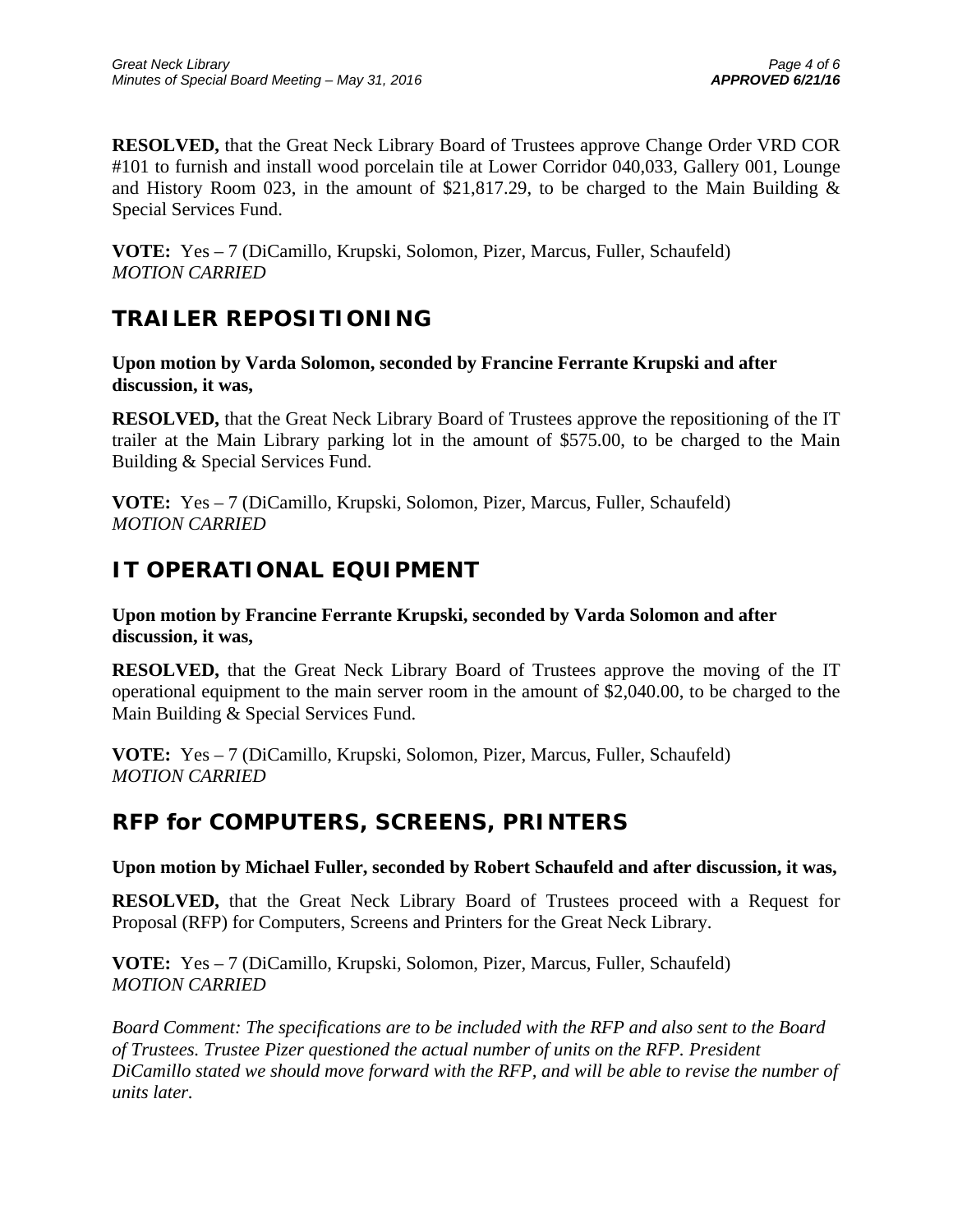# **PHONE SYSTEM RFP**

#### **Upon motion by Robert Schaufeld, seconded by Michael Fuller and after discussion, it was,**

**RESOLVED,** that the Great Neck Library Board of Trustees proceed with a Request for Proposal (RFP) for a phone system for the Great Neck Library.

**VOTE:** Yes – 7 (DiCamillo, Krupski, Solomon, Pizer, Marcus, Fuller, Schaufeld) *MOTION CARRIED* 

*Board Comment: A spec sheet will be attached to the RFP. President DiCamillo explained we are authorizing an RFP, but can still decide not to proceed if we feel that the responses do not meet our needs.* 

### **COMMUNITY ROOM RFP**

**Upon motion by Varda Solomon, seconded by Michael Fuller and after discussion, it was,** 

**RESOLVED,** that the Great Neck Library Board of Trustees proceed with a Request for Proposal (RFP) for the outfitting of the community room located at the Main Library.

**VOTE:** Yes – 7 (DiCamillo, Krupski, Solomon, Pizer, Marcus, Fuller, Schaufeld) *MOTION CARRIED* 

*Board Comments: The RFP is to be amended as follows: Page 1/under General, last bullet - Strike out TV and strike out cart, Page 1/under Pricing-add BlueRay/DVD on second bullet and strike out bullet four.* 

### **LEVELS PRODUCTION EQUIPMENT RFP**

**Upon motion by Robert Schaufeld, seconded by Francine Ferrante Krupski and after discussion, it was,** 

**RESOLVED,** that the Great Neck Library Board of Trustees proceed with a Request for Proposal (RFP) for Levels production equipment at the Main Library.

**VOTE:** Yes – 7 (DiCamillo, Krupski, Solomon, Pizer, Marcus, Fuller, Schaufeld) *MOTION CARRIED* 

*Board Comment: President DiCamillo noted Adam Hinz feels he will be able to get grant money for this purchase.* 

### **ADJOURNMENT**

The meeting was adjourned at 8:05 p.m. on motion by Trustee Marcus and seconded by Trustee Solomon.